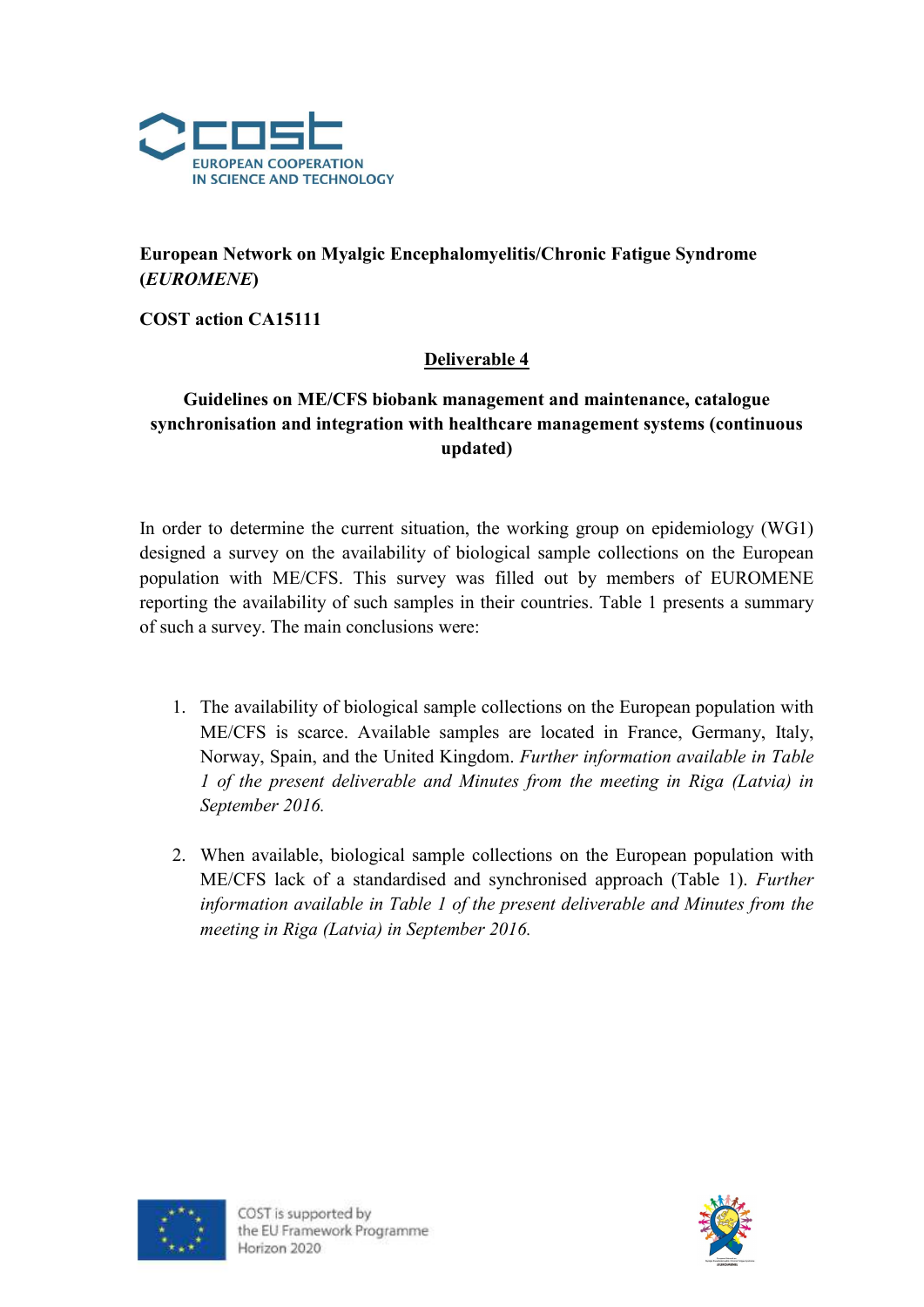|  |  |  |  | Table 1. Existing disease-specific biological sample collections within EUROMENE |
|--|--|--|--|----------------------------------------------------------------------------------|
|  |  |  |  |                                                                                  |

| Bio-resources                                                     | Countries with collaborating institutions |                                                 |                                                                                                                                                   |                                                                           |                                                                     |                                                                                        |  |  |  |
|-------------------------------------------------------------------|-------------------------------------------|-------------------------------------------------|---------------------------------------------------------------------------------------------------------------------------------------------------|---------------------------------------------------------------------------|---------------------------------------------------------------------|----------------------------------------------------------------------------------------|--|--|--|
| features                                                          | Germany                                   | Italy                                           | Spain                                                                                                                                             | Norway                                                                    | France                                                              | <b>UK</b>                                                                              |  |  |  |
| Number of donors<br>with ME/CFS                                   | 500                                       | 100                                             | 1640                                                                                                                                              | 120                                                                       | 150                                                                 | 286                                                                                    |  |  |  |
| Number of donors in<br>control groups                             | 100                                       | 40                                              | 400 (FMS)<br>300 (Chronic pain)<br>300 (RA)<br>300 (MDD)<br>$1250$ (HC)                                                                           | 160 (healthy)                                                             | none                                                                | 135 (healthy) 46<br>(multiple)<br>sclerosis)<br>46 (chronic<br>fatigue non-<br>ME/CFS) |  |  |  |
| Sample types                                                      | <b>Blood</b>                              | <b>Blood</b><br>Plasma<br><b>FTA® DNA</b>       | Blood, urine, saliva                                                                                                                              | Blood, urine.<br>saliva                                                   | Blood derivatives.<br>CSF, urine                                    | <b>Blood derivatives</b>                                                               |  |  |  |
| Data attached                                                     | <b>Clinical data</b>                      | Participation<br>category<br>(diagnosis)        | >800 clinical, laboratory<br>test results, and other<br>variables                                                                                 | $\sim$ 700 clinical.<br>laboratory test<br>results and other<br>variables | Diagnostic<br>category                                              | 780 clinical<br>laboratory test<br>results and other<br>variables at 2<br>time-points  |  |  |  |
| Representativeness<br>(care level)                                | Secondary<br>care                         | Community                                       | Community, primary, and<br>tertiary outpatient care                                                                                               | Secondary care                                                            | Secondary care                                                      | Community,<br>primary.<br>secondary care                                               |  |  |  |
| Representativeness<br>Geography                                   | <b>Berlin</b><br><b>Brandenburg</b>       | Lombardy/<br>North Italy                        | Barcelona, Granada and<br>Valencia, Spain                                                                                                         | Oslo                                                                      | France                                                              | Greater London.<br><b>East of England</b>                                              |  |  |  |
| Location                                                          | Berlin, Charité                           | Pavia<br>University<br>Laboratory               | VHIR/Salamanca Hospital<br>Valencia IBSP-CV Biobank<br>Granada University                                                                         | Oslo University<br>Hospital                                               | <b>Henry Mondor</b><br><b>University</b><br>Hospital, Cretéil       | <b>Royal Free</b><br>Hospital Biobank,<br>London                                       |  |  |  |
| <b>Expertise of</b><br>participating<br>institution               | Immunology                                | Molecular<br>biology.<br>genetics<br>immunology | Genetics, Immunology.<br>Mitochondrial metabolism.<br>transcriptomic and<br>proteomic biomarkers,<br>epidemiology/ clinical<br>research, database | Genetics.<br>autoimmunity/<br>immunology                                  | Genetics.<br>Immunology.<br><b>Clinical imaging</b>                 | Immunology,<br>genetics.<br>epidemiology.<br>clinical research                         |  |  |  |
| Sources of funding                                                | Various                                   | <b>Patients</b><br>Association                  | Local associations of<br>affected patients, private<br>donations, Spanish Biobank<br>Networking (ISC-III, Madrid,<br>Spain)                       | Oslo University<br>Hospital                                               | University.<br><b>Patients</b><br>Association.<br>private donations | NIH.<br>various NGOs.<br>private donations                                             |  |  |  |
| Charities and other<br>institutions supporting<br>the bioresource | Lost voices.<br><b>MERUK</b>              | <b>AMCFS</b>                                    | <b>ESTEVE Foundation</b>                                                                                                                          | No                                                                        | PICRI program                                                       | MEA.<br><b>MERUK.</b><br><b>ME</b> Trust                                               |  |  |  |

Note. Data and samples from the bioresources have been mainly used by the hosting research groups. The UK group have opened the UK ME/CFS Biobank to external researchers, and samples and data are available to be used in ethically and peer-reviewed approved studies, fees for cost-recovery applies.



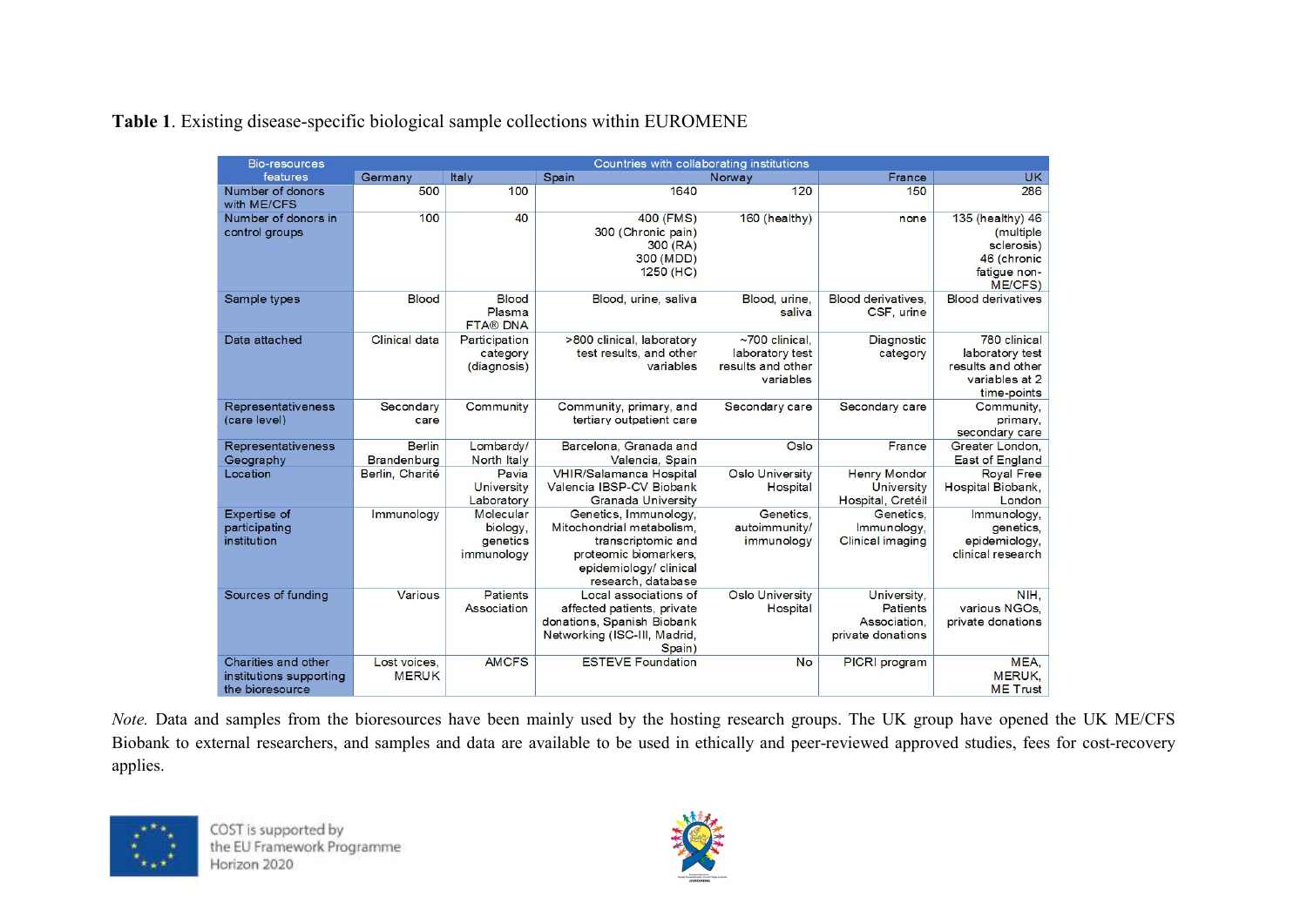In addition to the survey, issues related to biobanking on ME/CFS have been discussed in three meetings of the management committee (MC) and the working group on epidemiology (WG1); Riga (Latvia) in September 2016, Barcelona in April 2017, and Belgrade in September 2017.

## The main conclusions of these meetings were:

- 1. Biobanking on ME/CFS in Europe is of interest for addressing new questions. For instance, Elisa Oltra (Spain) has started a pilot study to assess differences on miRNAs between people with severe ME/CFS (n=15; i.e., cases) and non-ME/CFS people (n=15; i.e., controls) using a biological sample collection from the UK Cure-ME Biobank. Further information is available in Minutes from the meeting in Barcelona (Spain), April 2017.
- 2. Biobanking on ME/CFS in Europe ideally involves a specific donor program coupled with rapid collection and processing of biological sample collections, supplemented by comprehensive prospectively collected clinical, laboratory and self-assessment data from cases and matched controls. Further information is available in Minutes from the meeting in Riga (Latvia), September 2016.
- 3. Biobanking on ME/CFS in Europe is most efficient and cost-effective if it is incorporated into an existing biobank. Further information is available in Minutes from the meeting in Riga (Latvia), September 2016.
- 4. Successfully biobanking on ME/CFS in Europe requires careful consideration of logistic and technical issues, continuous consultation with patients and the donor population. Further information is available in Minutes from the meeting in Riga (Latvia), September 2016.
- 5. For biobanking on ME/CFS in Europe, a sustainable model of funding is required; ideally involving research councils, health services, and patient charities. Further information is available in Minutes from the meeting in Riga (Latvia), September 2016.
- 6. Given that biobanking on ME/CFS in Europe involves the exchange of human samples among the research teams, taking into account ethical, legal, and societal issues (ELSI) at both pan-European and national levels. Further information is available in Minutes from the meeting in Belgrade (Serbia), September 2017.